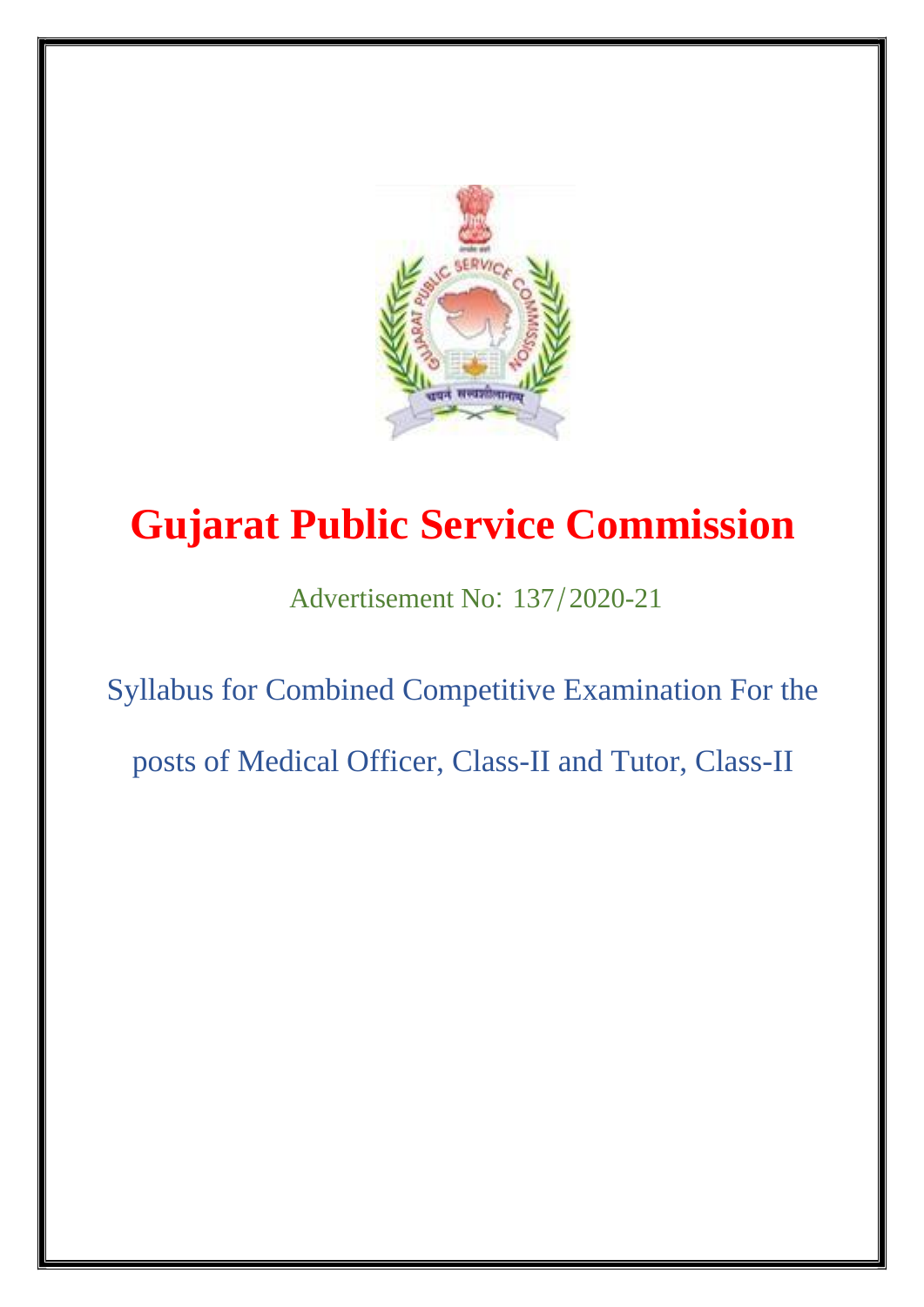| <b>INDEX</b>   |                                        |          |  |  |  |
|----------------|----------------------------------------|----------|--|--|--|
| Sr. No.        | Details                                | Page No. |  |  |  |
| 1              | Scheme of Examination                  | 3        |  |  |  |
| 2              | <b>Syllabus of Written Examination</b> |          |  |  |  |
| 3              | <b>Medical Science-I</b>               | 5        |  |  |  |
| $\overline{4}$ | <b>Medical Science-II</b>              |          |  |  |  |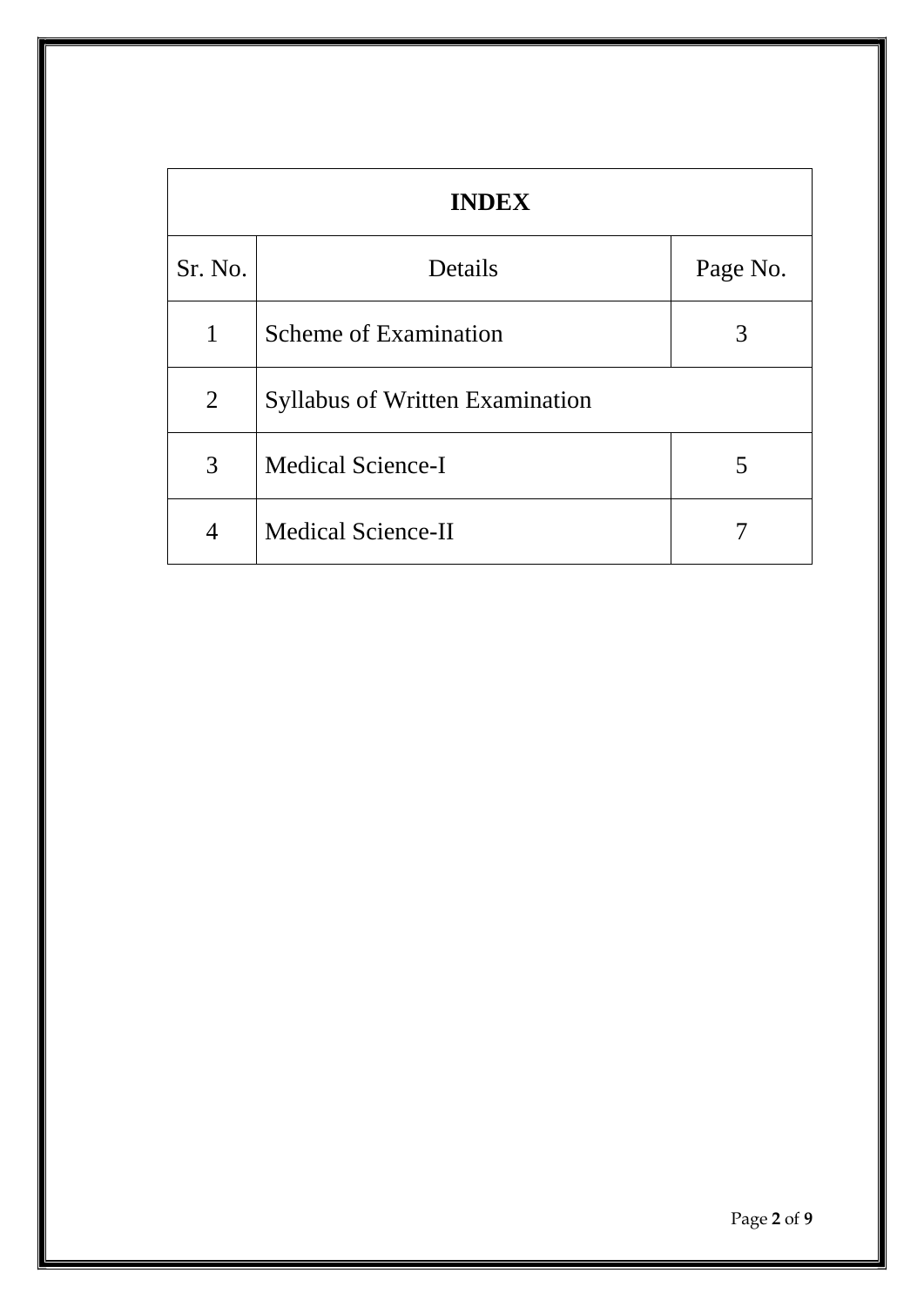## **Scheme of Combined Competitive Examination For the posts of Medical Officer, Class-II and Tutor, Class-II**

| Sr. no.                                                                                         | Name of the Paper  | Nature Of<br>Exam | Time     | Total<br>Allotted<br><b>Marks</b> |
|-------------------------------------------------------------------------------------------------|--------------------|-------------------|----------|-----------------------------------|
| 1                                                                                               | Medical Science-I  | Objective         | 02 Hours | 200                               |
| $\overline{2}$                                                                                  | Medical Science-II |                   | 02 Hours | 200                               |
| <b>Total Marks in Written Examination</b>                                                       | 400                |                   |          |                                   |
| Personality Test (Only for the Candidates who are<br>declared qualified in Written Examination) | 100                |                   |          |                                   |
| Total Marks to be considered for Final Selection                                                | 50C                |                   |          |                                   |

Note: The medium of written examination shall be English.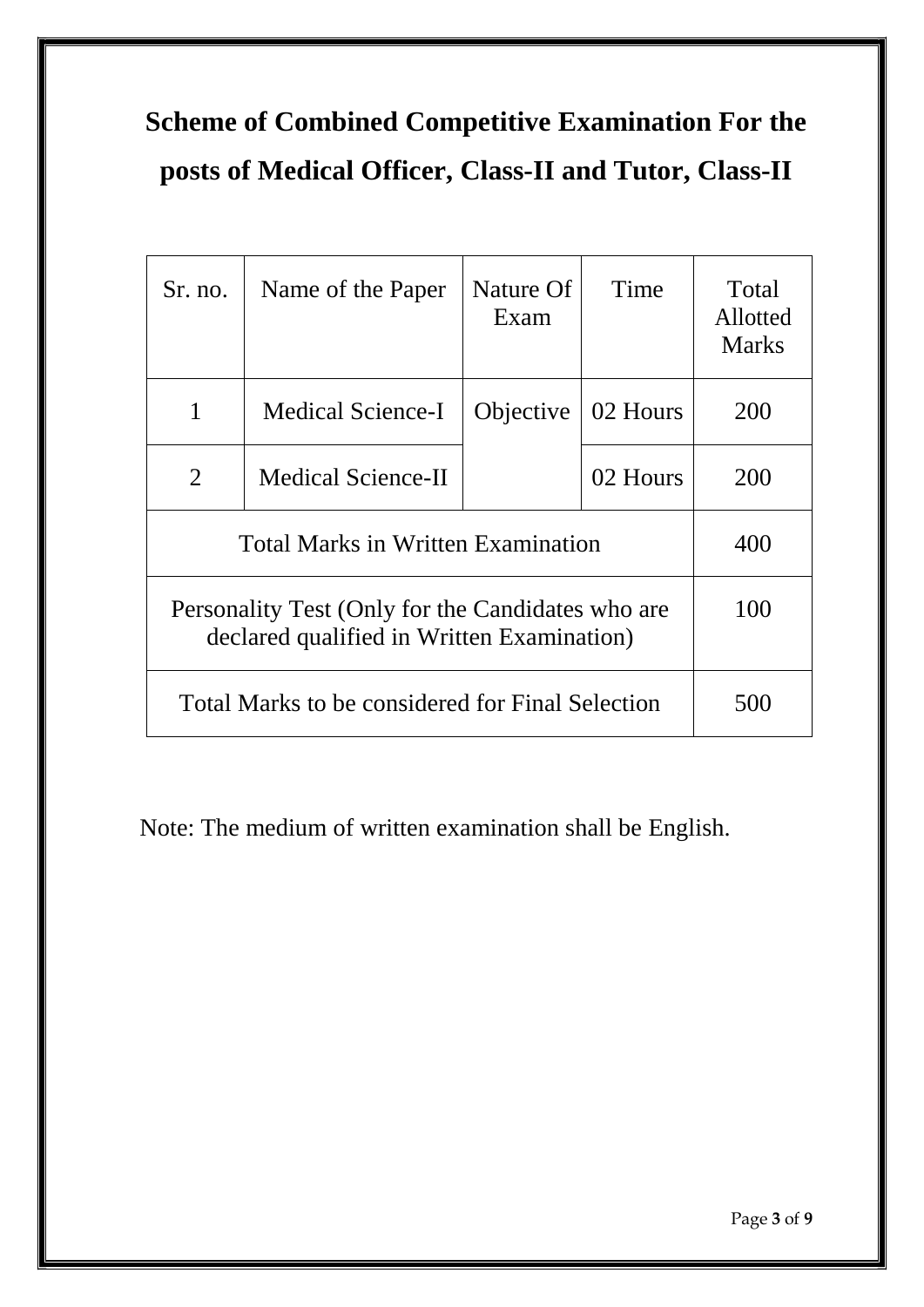# Syllabus for Written Examination for Combined Competitive Examination For the posts of Medical Officer, Class-II and Tutor, Class-II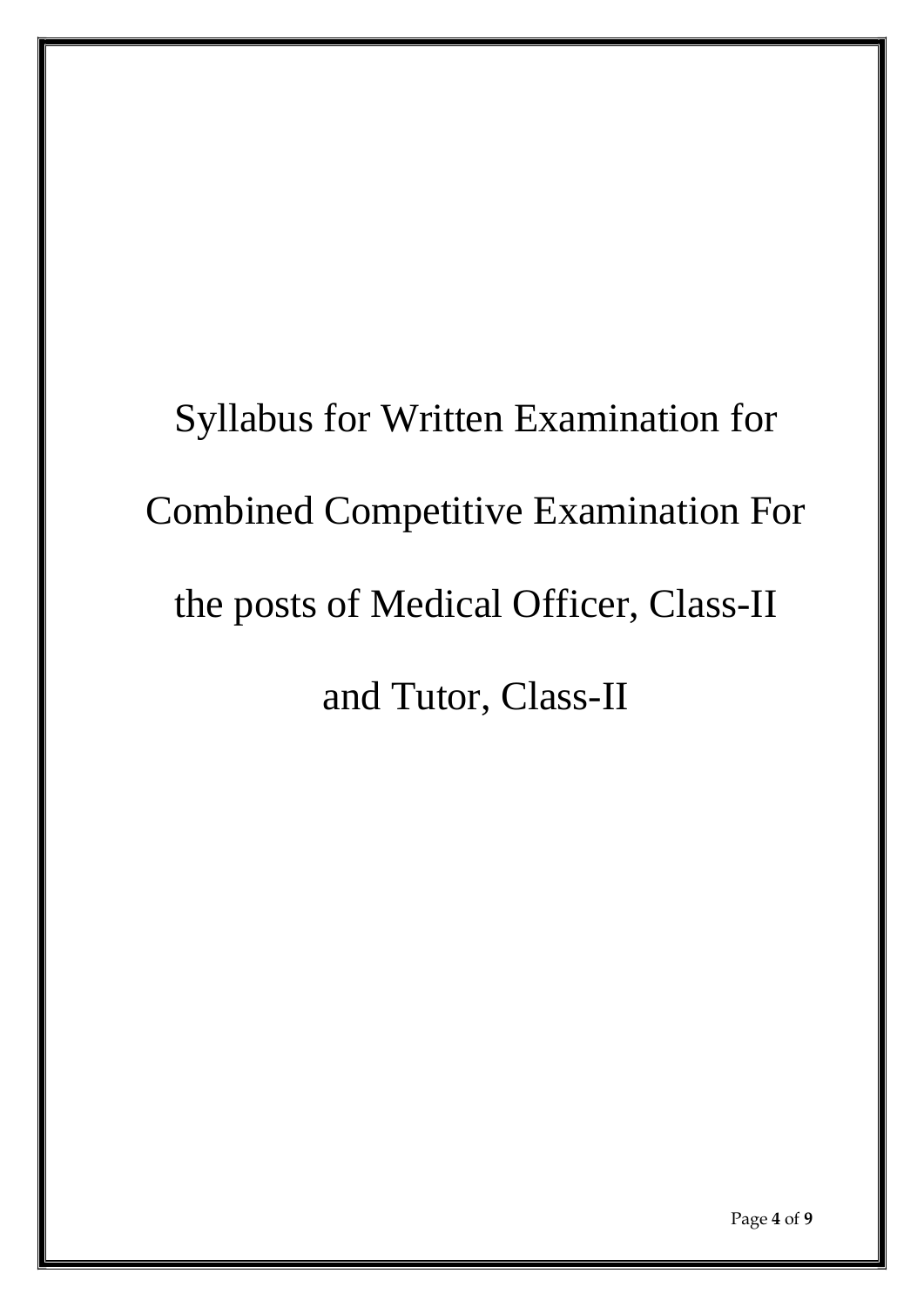#### Subject Code:CMS1 (Objective)

#### **Medical Science-I**

Marks-200 No. of Questions:200 Medium: English Time:2 Hours

#### **1. ANATOMY**

Anatomical Terminology, Gross Anatomy of the Hip joint, shoulder joint, Heart, Lungs, Spleen, Kidneys, Uterus, Ovaries, Coronary Circulation, Thyroid, Pancreas, Gross Anatomy of carotid - vertebral system. Gross anatomy of Thalamus and internal capsule.

#### **2. PHYSIOLOGY AND BIOCHEMISTRY**

Neurophysiology of sensory receptors, reticular formation, cerebellum and basal Ganglia. Regulation of function of male and female gonads, including physiology of lactation and menstruation. Mechanical and electrical properties of the heart, ECG, Cardiac cycle. Regulation of cardiovascular function, Regulation of respiration. Absorption, Digestion, Metabolism of fats, carbohydrate and protein. Renal Function Tests. Urine Examination, stool examination.

#### **3. PATHOLOGY AND MICROBIOLOGY**

Principles of Inflammation. Principles of Carcinogenesis and Tumor spread. Markers in infective Hepatitis. Pathogenesis of Tuberculosis. Diagnosis of Tuberculosis. Immune system. Lifecycle and laboratory diagnosis Entamoeba, malaria. Culture media-types and uses. Immunity and immunology. Sterilization and disinfection. Bio-medical wastesources, health hazards, methods of collection and disposal of it. Collection, storage and onward transmission of biological samples for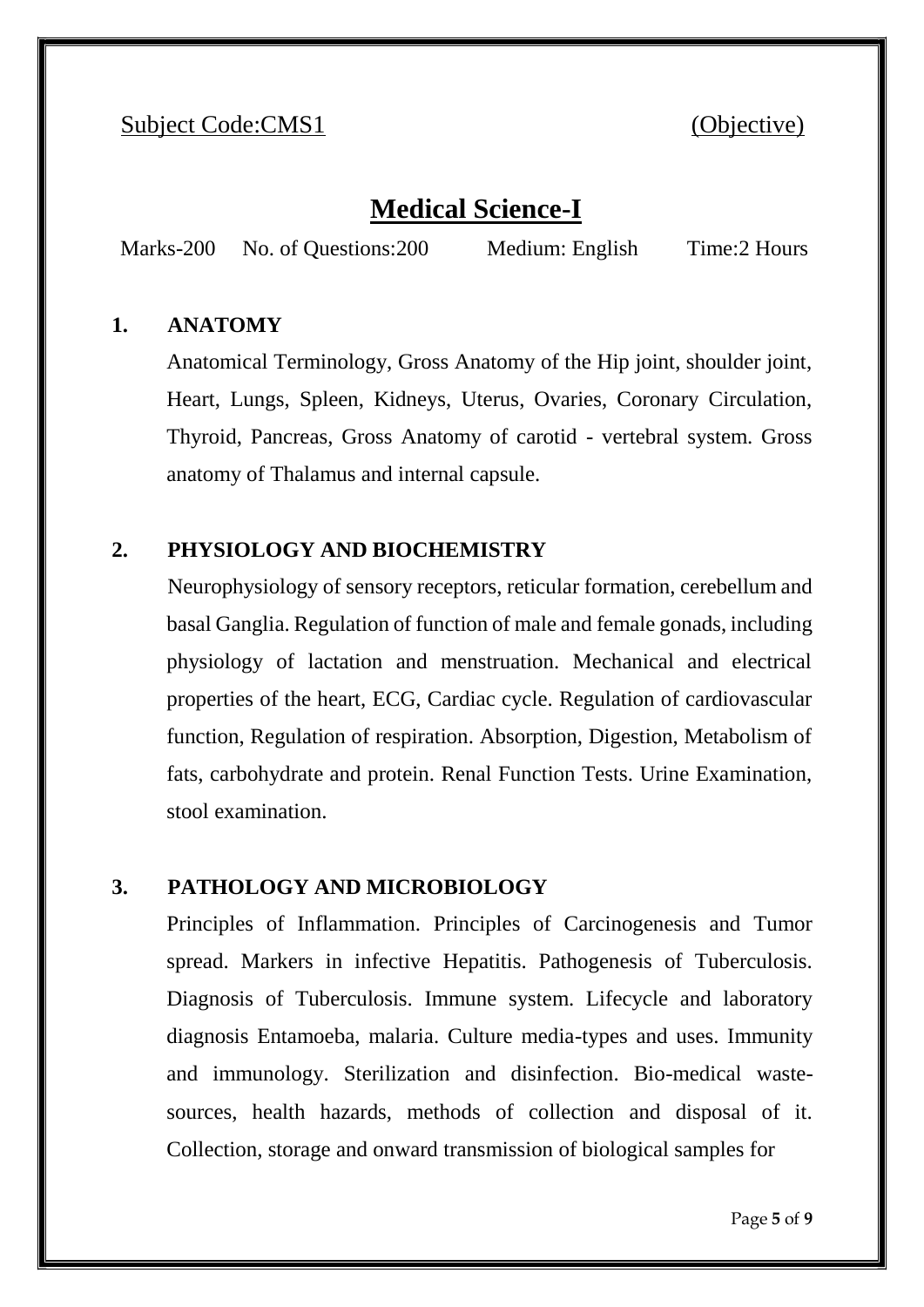laboratory procedures. Common epidemic causing organisms and methods of epidemic investigation. Examination of Urine for albumin and sugar. Examination of stool for ova and cyst of common helminths. Examination of blood for Hemoglobin, Bleeding time and clotting time, E.S.R., peripheral blood smear for Malaria parasites and haematology.

#### **4. FORENSIC MEDICINE**

Forensic Examination of Injuries and Wounds. Postmortem Examination of Homicidal Case.

#### **5. GENERAL MEDICINE**

Cardiology, Respiratory diseases, Gastro-intestinal, Genito-Urinary, Neurology, Hematology, Endocrinology, Metabolic disorders, Infections/Communicable Diseases:Virus, Rickets, Bacterial, Spirochetal, Protozoan, Metazoan, Fungus; Nutrition/Growth, Diseases of the skin (Dermatology), Musculoskelatal System, Psychiatry, General, Emergency Medicine, Common Poisoning, Snake bite, Tropical Medicine, Critical Care Medicine, Emphasis on medical procedures, Patho physiological basis of diseases, Vaccines preventable diseases and Non vaccines preventable diseases, Vitamin deficiency diseases, In psychiatry include – Depression, psychosis, anxiety, bipolar diseases and Schizoprenia.

#### **6. PAEDIATRICS**

Common childhood emergencies, Basic new born care, Normal developmental milestones, Accidents and poisonings in children, Birth defects and counseling including autism, Immunization in children, Recognizing children with special needs and management, and National Programmes related to child health.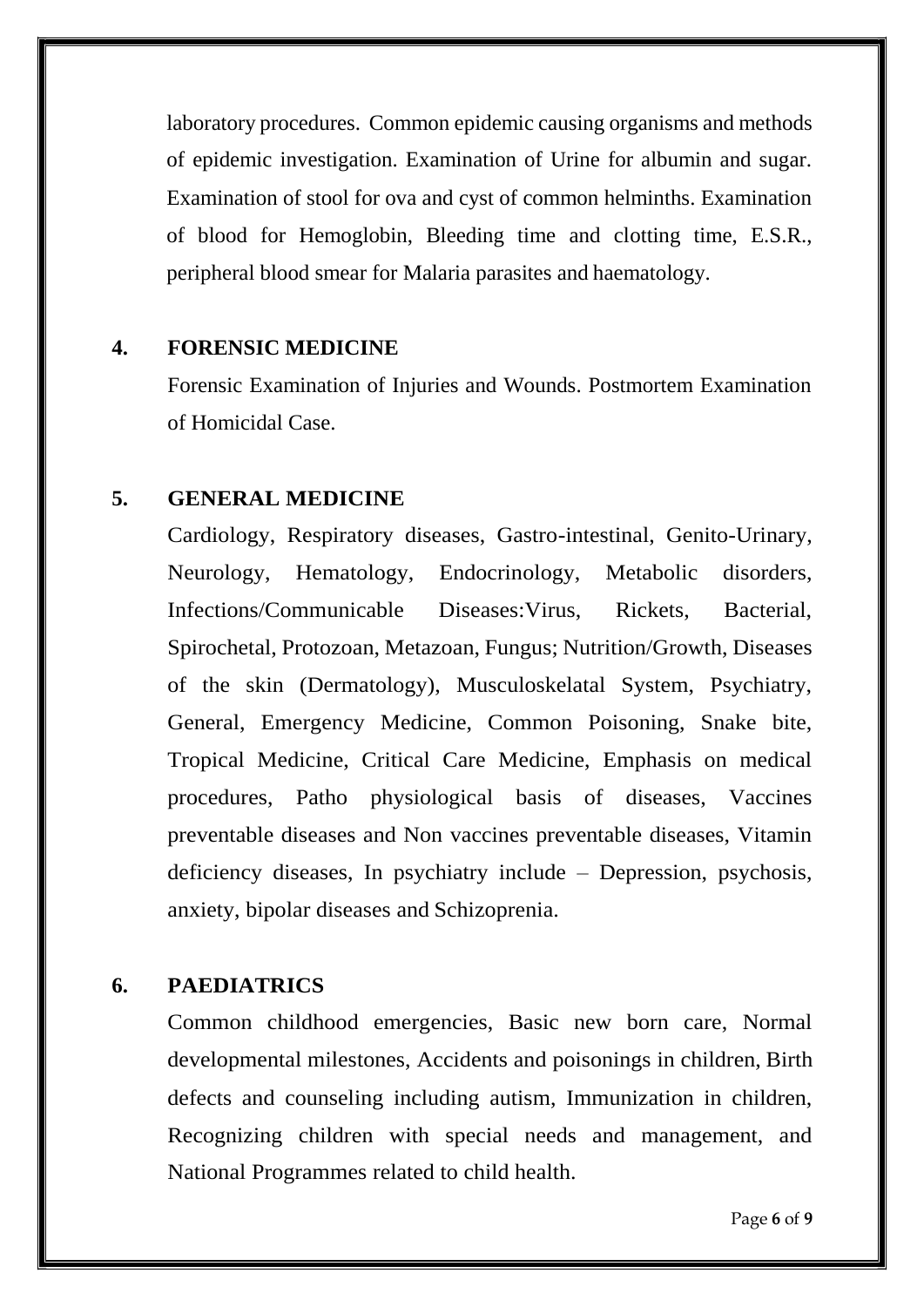#### Subject Code:CMS2 (Objective)

#### **Medical Science-II**

Marks-200 No. of Questions: 200 Medium:English Time:2 Hours

### **1. SURGERY ( INCLUDING ENT, OPHTHALMOLOGY, TRAUMATOLOGY & ORTHOPAEDICS)**

General Surgery: Wounds, Infections, Tumors, Lymphatic, Blood vessels, Cysts/sinuses, Head and neck, Breast, Alimentary tract, Liver, Bile, Pancreas, Spleen, Peritoneum, Abdominal wall, Abdominal injuries; Urological Surgery, Neuro Surgery, Otorhinolaryngology E.N.T., Thoracic surgery, Orthopedic surgery, Ophthalmology, Anesthesiology, Traumatology, Diagnosis and management of common surgical ailments, Pre-operative and post-operative care of surgical patients, Medicolegal and ethical issues of surgery, Wound healing, Fluid and electrolyte management in surgery, Shock pathophysiology and management.

#### **2. GYNAECOLOGY & OBSTETRICS**

**OBSTETRICS:** Ante-natal conditions, Intra-natal conditions, Postnatal conditions, Management of normal labours or complicated labour **GYNAECOLOGY:** applied anatomy, applied physiology of menstruation and fertilization, infections in genital tract, neoplasma in the genital tract, displacement of the uterus, Normal delivery and safe delivery practices, High risk pregnancy and management, Abortions, Intra Uterine growth retardation, Medicolegal examination in obgy and Gynae including Rape.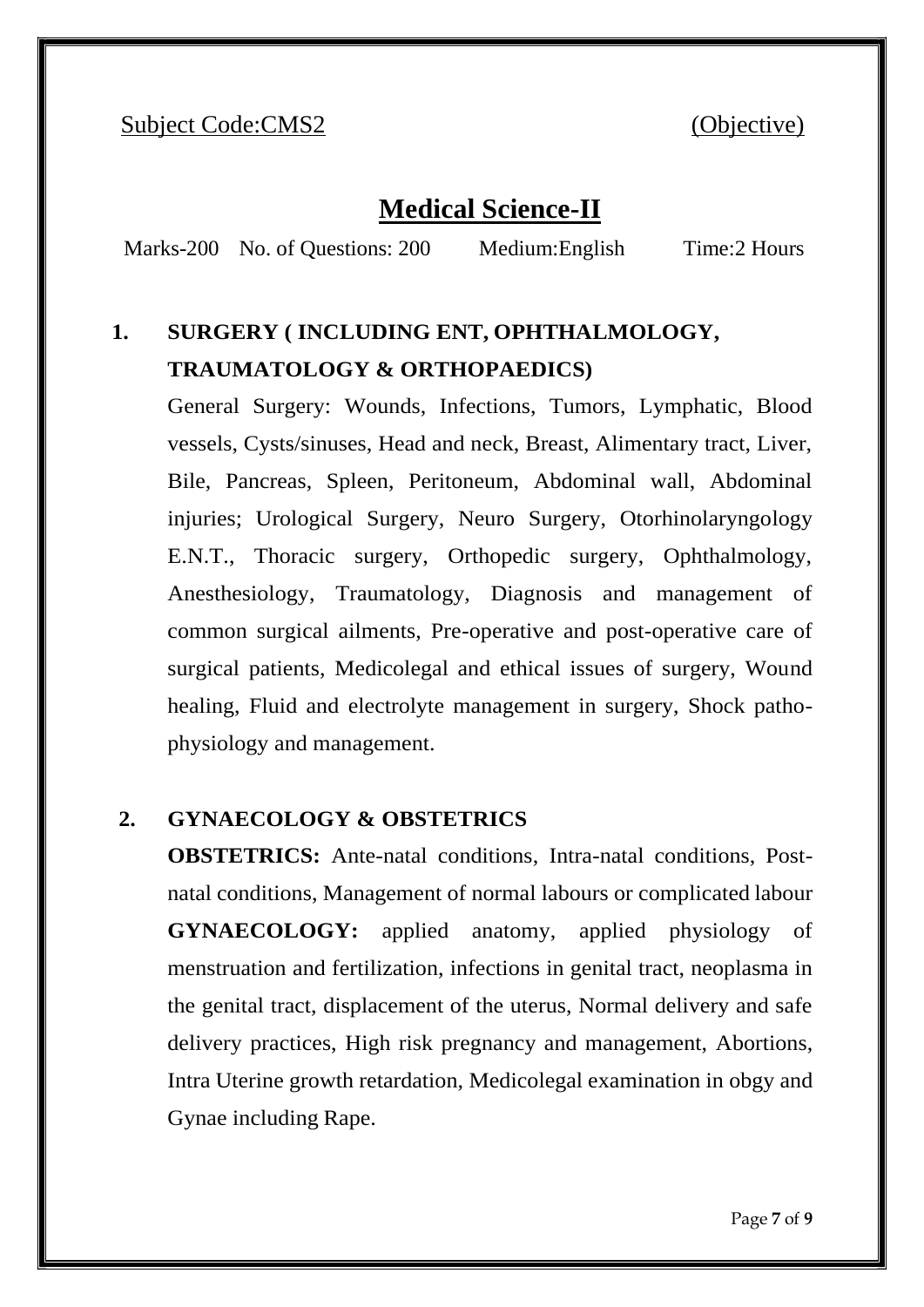**FAMILY PLANNING:** Conventional contraceptives, U.D. and oral pills, Operative procedure, sterilization and organization of Programmes in the urban and rural surroundings, MedicalTermination of Pregnancy.

#### **3. PREVENTIVE SOCIAL AND COMMUNITY MEDICINE**

Social and Community Medicine, Concept of Health, Disease and Preventive Medicine, Health Administration and Planning, General Epidemiology, Demography and Health Statistics, Communicable Diseases, Environmental Health, Nutrition and Health, Noncommunicable diseases, Occupational Health, Genetics and Health, International Health, Medical Sociology and Health Education, Maternal and Child Health, National Health Programmes, common health problems, maternal and child wellness, community health problems including malnutrition and emergencies.

#### **4. CLINICAL FEATURES, CAUSES, DIAGNOSIS AND PRINCIPLES OF MANAGEMENT**

Cervical Lymphnode, Parotid Tumor, Oral Cancer, Cleft palate, Hare Lip Peripheral Vascular diseases, Varicose Vein, Filariasis, Pul. Embolism. Dysfunction of Thyroid, Parathyroid, Adrenal, Pituitary tumors. Cancer Breast / Benign Breast conditions. Acute & Chronic appendicitis, Bleeding Peptic Ulcer, Tuberculosis of Bowel, Intestinal Obstruction. Renal Mass, Acute retention of urine, benign prostate hypertrophy. Splenomegaly-Surgical Management, Chr. Cholecystitis, Liver abscess, (parasitic & inflammatory, Peritonitis, Ca. head pancreas). Direct  $\&$  indirect inguinal Hernia & their complications, Etiology and Management of Burns.